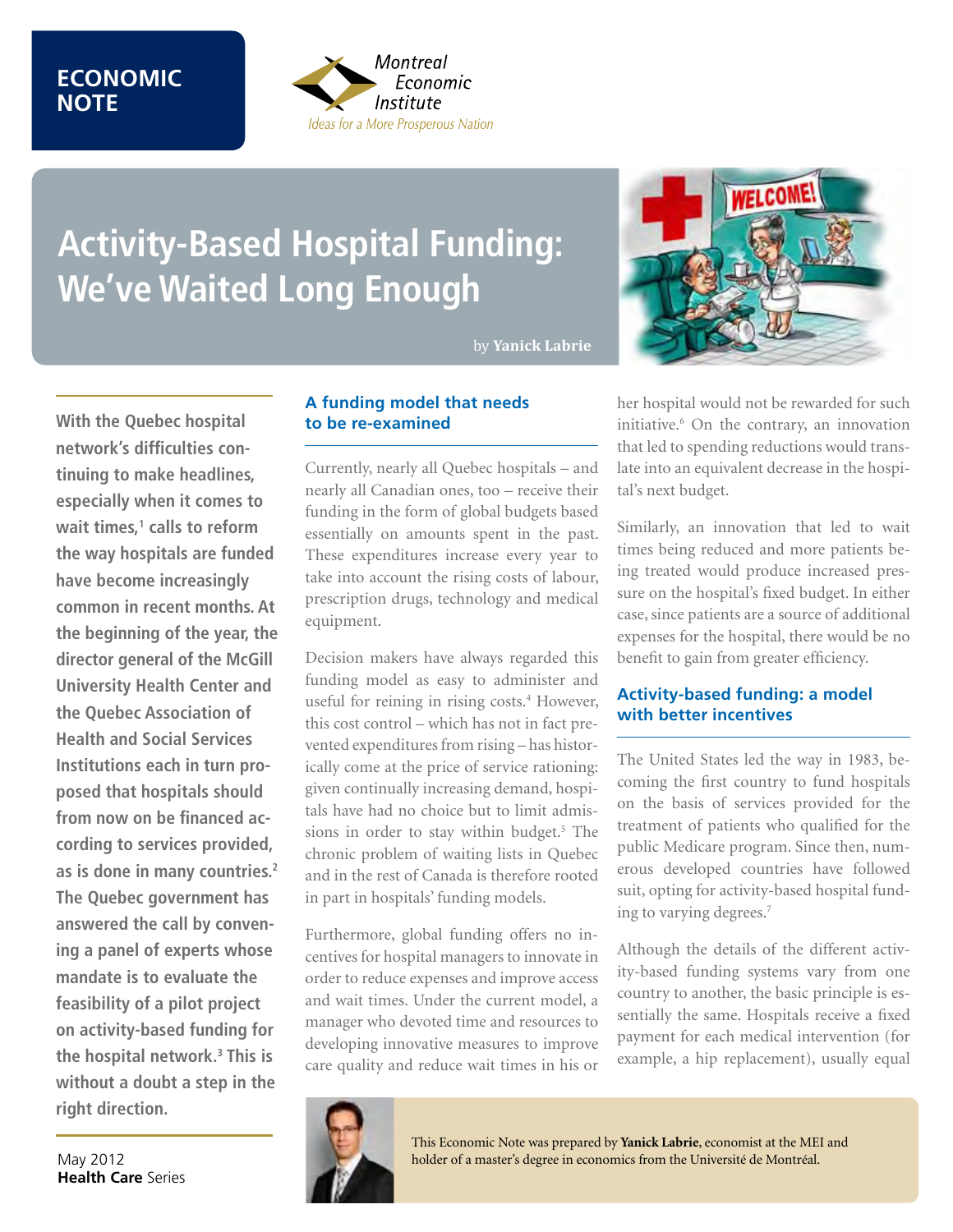to the average cost of carrying out this treatment in hospital. This payment is adjusted, in most countries, to account for a series of factors specific to the hospital and to the patients it receives: geographical location, severity of cases and complexity of illnesses, specific patient characteristics, etc.

Thanks to this funding model, hospitals are motivated to increase their activities in order to receive additional revenue. Among other things, this formula encourages hospitals to reduce superfluous costs and length of stay, thus freeing up resources to treat more patients. The growth of activity stemming from such an approach also means that patients are treated more quickly, which does even more to improve access to health care for people on waiting lists.

# Global funding offers no incentives for hospital managers to innovate in order to reduce expenses and improve access and wait times.

Although several other factors can influence wait times for care, we can nonetheless observe that in countries where activity-based funding is widely used, access to in-hospital care is generally quicker (see Table 1).

Does activity-based funding lead hospitals to skimp on service quality in order to reduce costs? Quite the contrary. Insofar as hospitals' income depends on the number of patients they can attract, it is imperative for them to offer quality services and maintain a good reputation. In Australia, for example, a recent study showed that activity-based funding pushed hospitals to improve care quality in order to avoid complications and the high costs generated by extended stays.<sup>8</sup>

## **The experiences of other countries**

Of all the countries that have set up activity-based hospital funding, it is in Scandinavia and in England that we find health care systems that most resemble the Canadian system. Grappling with the problems of chronic waiting lists and overcrowded emergency rooms, these countries all introduced incentives into their hospital funding models over the past two decades in order to increase productivity.

### *Scandinavia*

In Norway, hospital funding reform was enacted in 1997. The choice of whether or not to resort to the new model was left

| <b>Table 1</b><br>Activity-based funding and waiting times for surgery<br>in various OECD countries |                                                                                      |                                                                                           |
|-----------------------------------------------------------------------------------------------------|--------------------------------------------------------------------------------------|-------------------------------------------------------------------------------------------|
| Country                                                                                             | <b>Activity-based</b><br>funding as a<br>percentage<br>of hospital<br><b>budgets</b> | <b>Percentage of</b><br>adults who wait<br>four months or more<br>for elective<br>surgery |
| Canada                                                                                              | 9%                                                                                   | 25%                                                                                       |
| Norway                                                                                              | 40%                                                                                  | 21%                                                                                       |
| Sweden                                                                                              | 55%                                                                                  | 22%                                                                                       |
| U.K.                                                                                                | 70%                                                                                  | 21%                                                                                       |
| France                                                                                              | 80%                                                                                  | 7%                                                                                        |
| Germany                                                                                             | 80%                                                                                  | $0\%$                                                                                     |
| <b>Netherlands</b>                                                                                  | 84%                                                                                  | 5%                                                                                        |

**Sources :** Francesc Cots et al., "DRG-based hospital payment: Intended and unintended consequences," in Reinhard Busse et al. (eds.), Diagnosis-related groups in Europe: moving towards transparency, efficiency and<br>quality in hospitals, Open University Press, 2011, p. 81; Valerie Paris, Marion Devaux and Lihan Wei, Health<br>sys et al., "How health insurance design affects access to care and costs, by income, in eleven countries," *Health Affairs,* Vol. 29 (2010), No. 12, p. 2327.

up to the different counties. From the start, fifteen of the nineteen counties decided to adopt activity-based funding, and the four others followed their lead over the next three years.

Activities and efficiency both grew significantly from the very first years of the new system, while the share of funding for activities in hospital budgets increased gradually from 30% in 1997 to 60% in 2003.<sup>9</sup> The reform entailed an increase in the annual growth rate of hospital activity while public health expenditures remained relatively stable or even decreased (taking inflation into account).<sup>10</sup>

The new funding method not only improved the efficiency of Norwegian hospitals, but its implementation also coincided with a significant reduction in wait times.<sup>11</sup> From 2002 to 2006, hospital admissions jumped by 24% and average wait times for elective surgeries and other non-urgent treatments fell by 30%.<sup>12</sup>

Sweden reformed its hospital funding beginning in 1992. Just in the county of Stockholm, hospitalizations increased by 8%, outpatient consultations increased by 15% and day surgeries jumped by 50% during the first year.<sup>13</sup> Since the 2000s, Sweden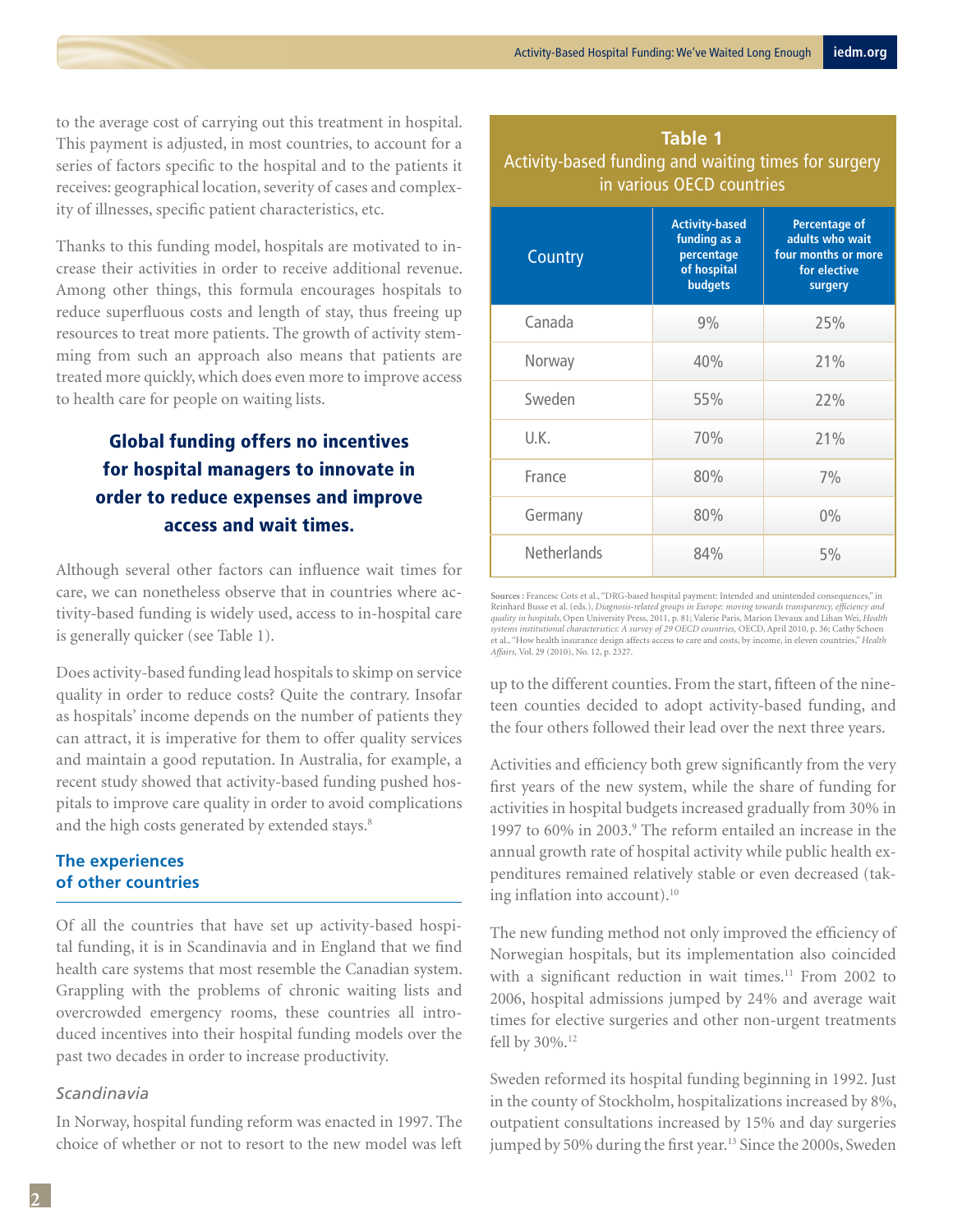has among other things experienced a significant reduction in the length of hospital stays, partly because of activity-based funding. Counties that use this type of funding tend to have shorter stays than those that do not.<sup>14</sup>

## *England*

Before 2003, hospitals in England were funded mainly with global budgets and, mirroring the current situation in Canada, the population seemed resigned to long wait times before receiving treatments. Since then, just about all hospital care has been reimbursed through an activity-based funding system, including ambulatory care and emergency services.<sup>15</sup>

It did not take long for results to be seen. Average length of stay fell rapidly after the reform was implemented. Better use of resources by hospitals led to more patients being treated with no reduction in care quality.<sup>16</sup>

Reforming hospitals' funding model also paved the way for other changes to the English health care system that have produced beneficial results. Patients can now choose the hospital in which they will be treated, and hospitals compete to attract them. This increased competition, which stems directly from the funding reform, has played a key role in the improvement of hospital management and in the quality of care provided for patients.<sup>17</sup>

# In countries where activity-based funding is widely used, access to in-hospital care is generally quicker than in countries with global budgeting.

As illustrated by Figure 1, the median wait time for elective surgery in England has fallen significantly over the last decade, so much so that in 2010, it is only a third of what it was in the year 2000. In addition, according to a recent study examining changes in wait times for hip and knee replacements, as well as cataract removals, the reduction has been even more pronounced for patients from less well-off areas.<sup>18</sup> Therefore, contrary to widespread worries at the time, the reforms did not lead to less equitable access to care.19

Thanks to activity-based funding and to the other incentives provided to hospitals, the speed with which patients are admitted in emergency rooms has also improved substantially, without causing other aspects of care to suffer.<sup>20</sup> The most recent data compiled indicate that 97% of patients who show up in emergency rooms receive a doctor's diagnosis within four hours, the targeted time frame.<sup>21</sup>





**Source:** U.K. Department of Health, *Inpatient and Outpatient Waiting Times statistics.*

Moreover, concerns that activity-based funding might encourage hospitals, especially those in the private sector, to select less complex cases have proven to be largely baseless.<sup>22</sup> Like most countries that have adopted this type of funding, mechanisms were developed in England to identify atypical cases and to take into account the additional costs involved in treating such patients when determining hospital payments.<sup>23</sup>

## **Conclusion: toward a cultural change**

Certain Canadian experiments based on incentivized payments for hospitals, especially in Ontario and British Columbia, have also proven to be effective in reducing wait times $24$ and could serve as sources of inspiration to the Quebec government for its pilot project. However, the implementation of hospital funding reform in Quebec will likely face certain challenges.

Activity-based funding will require, among other things, changes to hospital administration rules. Currently, doctors enjoy a great deal of freedom in their practices and are remunerated directly by the Quebec Health Insurance Board. The responsibility for optimizing resource use and reducing service costs, which must make up part of the role of hospital administrators, could be difficult to take on if they cannot make the necessary decisions with regard to the allocation of resources, both human and material, within their hospitals.